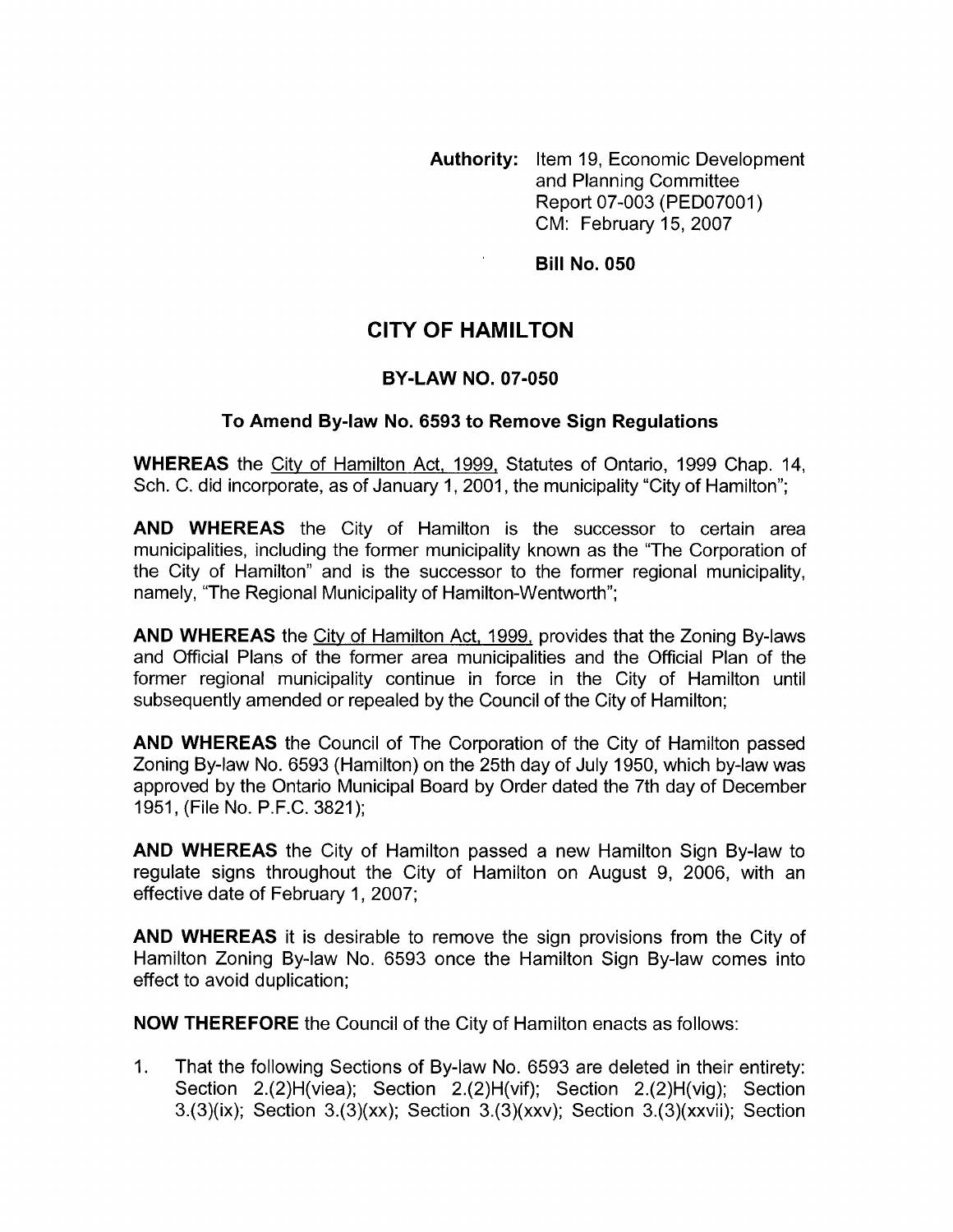## **To Amend By-law No. 6593 to Remove Sign Regulations (Page 2 of 4)**

3.(6); Section 3.(7); Section 3.(7a); Section  $11.(1)(x)(f)$ ; Section  $11.(1)(xi)$ ; Section 11.(1)(xii)(k); Section 11A.(1)(iii)(c); Section 11A.(1)(iv); Section 12C.( 1 )B(d)2; Section 12C.(3); Section 12D.( 1 )B(d)2; Section 12D.(3); Section 13.(1)(xv); Section 13A.(1)(x); Section 13A.(1)(xi); Section 13A.( 1 )(xi); Section 13C.( 1 )( iii); Section 13D.( 1 )B(xvii); Section 14.( 1 )(xvi); Section 15A.(1)(xviii); Section 15B.(3)(b)18; Section 15B.(5); Section 16.(1)(ivb); Section 16A.(1)(f); Section 16A.(1)(fa); Section 17A.(1)(d); Section 17A.(1)(dd); Section 17C.(1)(d)3; Section 17C.(3); Section 17D.( 1 )(d)3; Section 17D.(3); Section 17E.(l)(e)3; Section 17E.(3); Section 17F.(1)(d)3; Section 17F.(3); Section 17G.(1)(d)3; Section 17G.(3); Section I8.(3)(vi)(eee); Section 18.( 15); and Section 19A.

- 2. Section 2.(2)D of By-law No. 6593 is amended by deleting the phrase "and shall also include any billboard, roof sign, overhanging sign or other sign or notice except an announcement sign of a public or an institutional use, or one exempted from the operation of this By-Law as a public sign by Section 3".
- 3. Section 2.(2)H(iii)(b) of By-law No. 6593 is deleted and replaced with the following:

"there is no sign or notice posted on the premises except in accordance with the Sign By-law; and".

**4.** Section 2.(2)H(vid) of By-law No. 6593 is amended by deleting the following:

"Sign, Business Identification" shall mean a sign identifying a business operated on a lot, displaying only one or more of the following content:

- 1. The name of the business.
- 2. The registered trademark of the business.
- 3. The ownership of the business.

**4.** The name of the activity, product or service available on the premises.  $(81 - 30)$ ".

- 5. Section 3.(3)(xxii) of By-law No. 6593 is amended by deleting the phrase "and which may include one sign of an area of not more than 1.2 square metres (12.92 square feet), for advertising such products, which sign is at least 3.0 metres (9.84 feet) from the nearest street".
- 6. Section 11B.(1)(vii) of By-law No. 6593 is amended by deleting the phrase "and in connection therewith one ground sign, wall sign, or projecting sign, of an area of not more than 0.4 square metres (4.31 square feet), non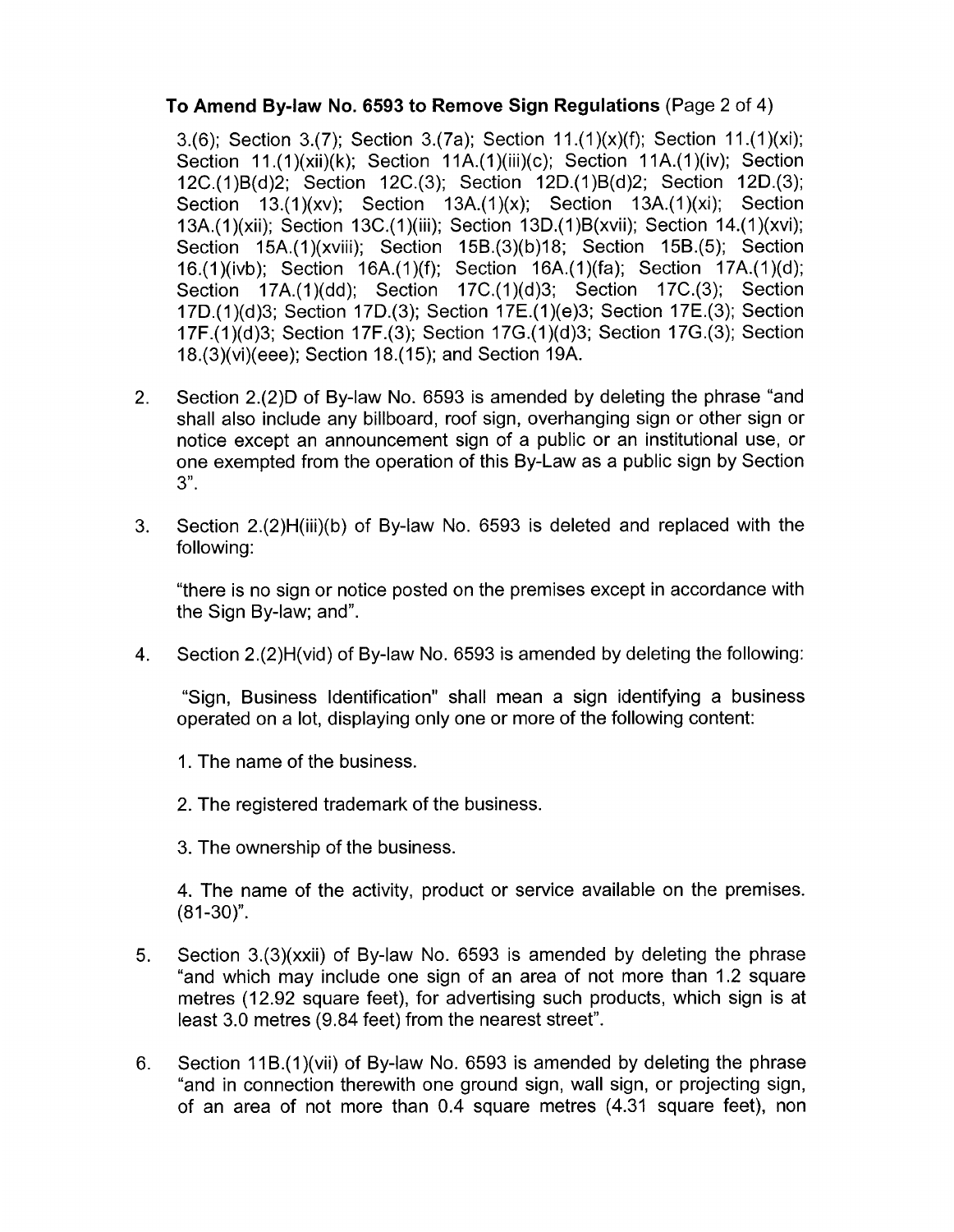### **To Amend Bylaw No. 6593 to Remove Sign Regulations** (Page 3 of 4)

illuminated or illuminated by non-flashing, indirect, or interior means only, located at least 1.5 metres (4.92 feet) from the nearest street line. (1 0575/64) (79-288) (80-049)"

- 7. Section 11B.(1)(ix)2nd(c) of By-law No. 6593 is amended by deleting the phrase "no indication of the existence or availability of any such use whether by way of sign, display, or otherwise shall be visible from the outside of the building. (10698/65)"
- 8. Section 13A.(4)(b) of By-law No. 6593 is amended by deleting the  $2^{nd}$ paragraph and replacing it with the following:

"Provided that in the case of an automobile service station, fuel pump islands may also be located at a distance of not less than 4.5 metres (14.76 feet) from the nearest street line."

- 9. Section 14A.(1)(c) of By-law No. 6593 is amended by deleting the  $2<sup>nd</sup>$ paragraph which starts with "Provided" and ends with "of the lot".
- 10. Section 14A.(3)(a) of By-law No. 6593 is amended by deleting the  $2^{n\alpha}$  and  $3<sup>rd</sup>$  paragraphs, and replacing them with the following:

"And that in the case of an automobile service station, fuel pump islands, including a canopy, may also be located at a distance of not less than 3.0 metres (9.84 feet) from the nearest street line".

- 11. Section 15.(1)(ii) of By-law No. 6593 is amended by deleting the phrase "or a third party/billboard sign".
- 12. Section 17C.(2) of By-law No. 6593 is amended by deleting the phrase "except a sign,".
- 13. Section 17D.(2) of By-law No. 6593 is amended by deleting the phrase "except a sign,".
- 14. Section 17E.(2) of By-law No. 6593 is amended by deleting the phrase "except a sign,".
- 15. Section 17F.(2) of By-law No. 6593 is amended by deleting the phrase "except a sign,".
- 16. Section 17G.(2) of By-law No. 6593 is amended by deleting the phrase "except a sign,".
- 17. Section I8.(3)(ivc)(e) of By-law No. 6593 is amended by deleting the following phrases: